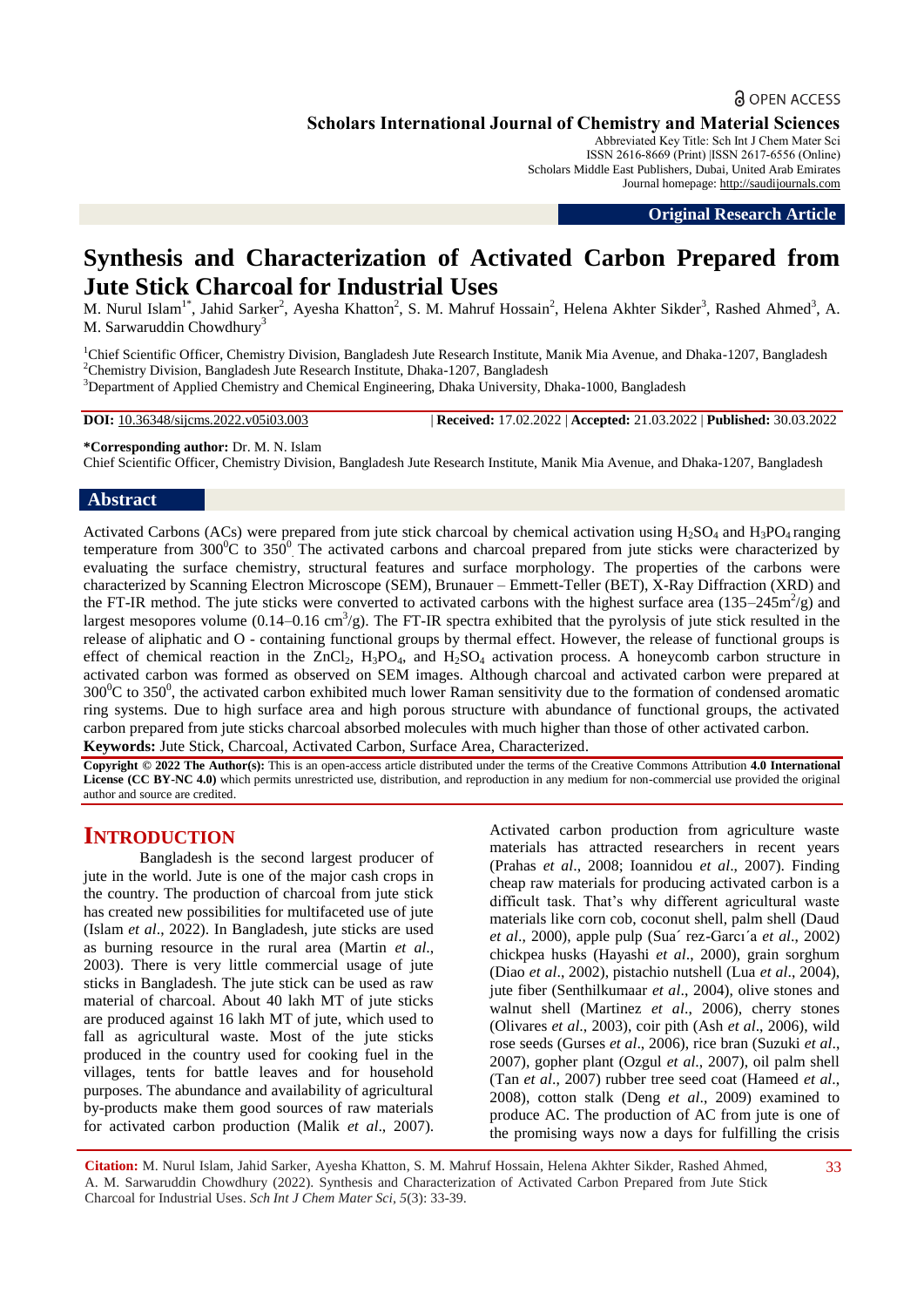of raw material. But ACs is highly adsorbents due to their high surface area, controllable pore size distribution, and amendable surface activity. AC production is involved in two stages at first carbonization and then activation. Carbonization removes the non-carbon elements (Diao *et al*., 2002). The porosity of the charcoal that find after activation is not then completely accessible. Lignocellulose-based fiber like jute can also be converted into carbon materials through pyrolysis then chemical activation by different chemicals. Generally jute stick converted into charcoal through pyrolysis and charcoal then activated to prepare carbon materials. Over the last several years, considerable research activities have been dedicated to the jute-derived carbon (JC), including nano-carbon production through direct pyrolysis to tune the characteristics of carbon materials, such as morphology, pore characteristics, surface functionality, and surface area, to improve its capability for practical applications. The purpose of the activation process is to increase the pore structure of the charcoal. Activation can be done in two ways. Physical or thermal activation completes through steam, carbon dioxide, mixture of these. Chemical activation involves activating the charcoal by chemical agents like  $H_3PO_4$ ,  $ZnCl_2$ ,  $H_2SO_4$ , KOH,

 $FeCl<sub>3</sub>$ , etc. AC with well-developed porosity (after appropriate washing) may be obtained in a single operation. This paper contains the preparation of Activated carbons from jute stick charcoal by using activating agents  $H_3PO_4$ ,  $H_2SO_4$  for using in various industrial sectors.

## **MATERIALS AND METHODS**

## **Materials**

Jute sticks used in this study were provided by Bangladesh Jute Research Institute (BJRI). The whole experimental works had been carried out in the Industrial Chemistry Laboratory, Chemistry Division, Bangladesh Jute Research Institute (BJRI), Dhaka and Applied Chemistry& Chemical Engineering Department of Dhaka University.

#### **Chemicals**

Activated carbon preparation chemicals such as  $H_2SO_4$  and  $H_3PO_4$  were procured from local market in Bangladesh. All reagents were laboratory grade and were used without further purification. Table1 shows the preparation of activated carbon from jute stick charcoal

#### **Table 1: Preparation of activated carbon from jute sticks charcoal**

|                         | Sample No.   Activated carbon with chemicals                            |
|-------------------------|-------------------------------------------------------------------------|
| $\mathsf{S}\mathsf{-}1$ | Activated carbon preparation with $10\%$ $H_2$ SO <sub>4</sub>          |
| $\mathsf{S}\text{-}2$   | Activated carbon preparation with $10\%$ H <sub>3</sub> PO <sub>4</sub> |

## **Methods Charcoal Preparation**

The jute stick as received was first washed with distilled and deionized water and dried in an oven at  $85^{\circ}$ C for one day. Then the washed jute stick was grounded in a coffee mill, and the fraction passing through 50 mesh US Standard sieve was used in the preparation. After that, it was kept in a muffle furnace at  $300^{\circ}$ C ~  $350^{\circ}$ C for 3 hrs. After that, prepared charcoal powder as stored in a desiccator. When charcoal was at room temperature, it was taken from the desiccator, and weight was calculated.Then, Analysis of fixed carbon (SNI 13-3479-1994), ash content (SNI

3478: 2010), volatile matter: (SNI 13-3999-1995), moisture in the charcoal (SNI 13-3477-1994) was calculated and shown in Table 2.

| Table 2: Composition of charcoal powder from jute |       |  |  |
|---------------------------------------------------|-------|--|--|
|                                                   | stick |  |  |

| SI No | Name of the content | <b>Result</b> |
|-------|---------------------|---------------|
|       | <b>Fixed Carbon</b> | 71.86%        |
|       | Moisture            | 5.31%         |
| 3     | Ash Content         | 4.73%         |
|       | Volatile Matter     | 18.10%        |



**Fig 1: Preparation of activated carbon from jute sticks charcoal**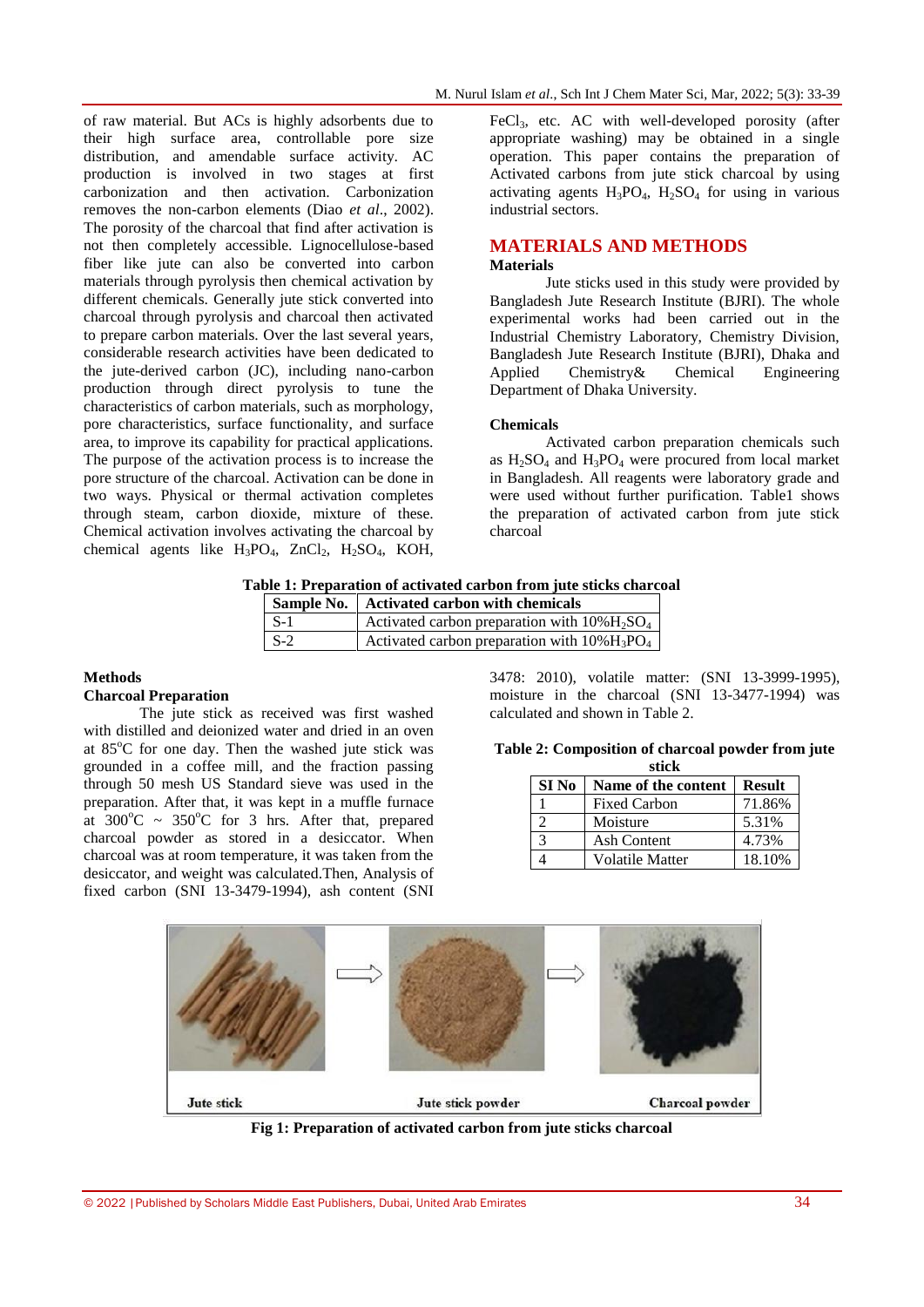### **Preparation of Activated Carbon from jute stick charcoal with chemicals**

At first, 10% sulfuric acid was prepared. Then by maintaining Charcoal:  $Acid = 1:10$ , charcoal powder soaked with10% sulfuric acid solution. The charcoal soaked with the sulfuric acid sample was kept at room temperature and it was kept for  $5 \sim 6$  hrs. Soaked samples were washed with distilled water to avoid an

excessive amount of acid solution. Then pH was checked to ensure neutrality. After that sample was filtered by a vacuum dryer and then the sample was dried in an oven at a temperature of  $70^{\circ}$ C to  $80^{\circ}$ C. The dried sample was collected and weighed in the electric balance. In the same way, Activated Carbon was prepared from 10% phosphoric acid.



**Fig 2: Activated carbon from charcoal with H2SO<sup>4</sup>**



**Fig 3: Activated carbon from charcoal with H3PO<sup>4</sup>**

#### **Surface Morphology**

Surface morphology measurements were carried out on the samples using a Leo-JEOL Scanning Electron Microscope. The activated carbon samples were coated with gold by a gold sputtering device for clear visibility of the surface morphology.

## **X-ray Diffraction Technique**

X-ray diffraction experiments were performed with a Philips X'pert diffractometer for 2*θ* values from 10 to 80° using Cu Kὰ radiation at a wavelength of *λ* ) 1.54060 Å. The other experimental conditions included  $\frac{1}{2}$ <sup>o</sup> divergence slits, a 5-s residence time at each step, and intensity measured in count.

## **Adsorption-Desorption**

 $N<sub>2</sub>$  adsorption-desorption isotherms of the activated carbons were measured using an automatic adsorption instrument (Quantachrome Corp., Nova-1000 gas sorption analyzer) for the determination of the surface area and the total pore volumes. Prior to measurement, the carbon samples were degassed at 120°C overnight. The nitrogen adsorption-desorption data were recorded at liquid nitrogen temperature, 77 K. The total pore volume was estimated to be the liquid volume of adsorbate at a relative pressure of 0.99. All surface area measurements were calculated from the nitrogen adsorption isotherms by assuming the area of the nitrogen molecule to be  $0.162 \text{ nm}^2$ .

© 2022 |Published by Scholars Middle East Publishers, Dubai, United Arab Emirates 35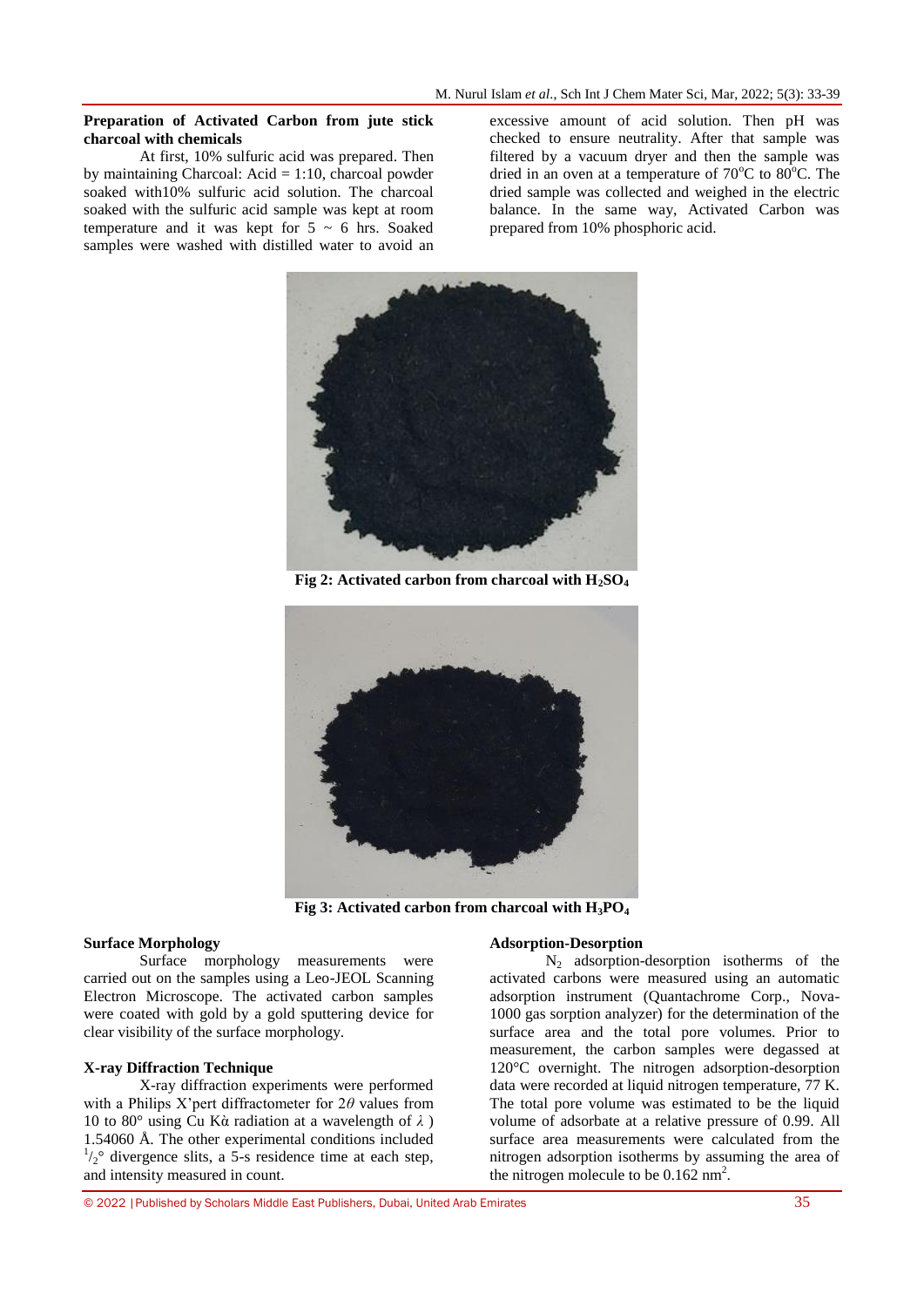## **RESULTS AND DISCUSSION**

## **Yield percentage of AC**

In activated carbon preparation, the yield is usually defined as the final weight of activated carbon divided by the initial weight of raw material, both on a dry basis (Kim *et al*., 2001). The activated carbons yield, R (%) was calculated using the following formula:  $R(\%) = m/mo X 100$ . Where, m and mo are the dry weight of final activated carbon and dry weight of precursor, respectively.

Different things were observed from the yield percentage of activated carbon stable. The yield percentage value was better if AC was prepared by activation with  $H_2SO_4$  than  $H_3PO_4$  two samples.

| Table 3: Yield percentage of activated carbons |  |  |  |  |  |  |
|------------------------------------------------|--|--|--|--|--|--|
|------------------------------------------------|--|--|--|--|--|--|

| <b>Sample Id</b> | Time(hr) |     | Temperature (°C)   Activation Burn off (wt %)   Yield (wt %) |  |
|------------------|----------|-----|--------------------------------------------------------------|--|
|                  |          | 350 |                                                              |  |
|                  |          | 350 |                                                              |  |

#### **Surface Area and Pore Volume**

The specific surface area was calculated using the BET model. The mesopore surface area was calculated by the *t*-plot method. The BET surface area increased considerably after impregnation and activation at higher temperatures. The increase in surface area can be attributed to the release of certain volatile components as a result of the acid treatment on the precursor material containing organic and inorganic materials over the temperature range of 700-900 °C.

**Table 4: BET analysis results of activated carbons**

| <b>Sample</b><br>No. | (4V/S)          | Average Pore Diameter   Porosity based on skeletal density   BET<br>of $1.0000$ g/cc | <b>Surface</b>  <br>Area      | <b>Pore</b><br>Total<br><b>Volume</b> |
|----------------------|-----------------|--------------------------------------------------------------------------------------|-------------------------------|---------------------------------------|
| $S-1$                | 42.12 Angstroms | 0.13 per gram of sample                                                              | $135.99 \text{ m}^2/\text{g}$ | $0.14$ cc/g                           |
| $S-2$                | 25.48 Angstroms | 0.14 per gram of sample                                                              | $245.91 \text{ m}^2/\text{g}$ | $0.16$ cc/g                           |

#### **X-ray Studies**

It is a general fact that the creation of porosity is considerably influenced by various factors such as active-site clustering or fusion, carbon structure, inorganic impurities, and gas diffusion. Gundogdu *et al*., indicated that the internal structure of the carbon is considered to be the most important among these factors. The X-ray diffractograms of the two samples S-1 and S-2 are shown in Figure 4. Sample 1 indicates the presence of completely amorphous silica by the appearance of a broad peak centered at the 2*θ* angle of 22°. Sample S-2, in contrast, contains a mixture of amorphous and crystalline phases of silica. The

temperature employed for the activities of the precursor material can be cited as the reason for the formation of the small graphitic structures and for the crystallization of silica. The one interesting fact is that the peak at 2*θ* ≈ 44° is very small, indicating that the pores are also created by the decomposition of carbon structures along the *a* direction of the graphitic structures. It also clearly suggests that precarbonization of the raw material before chemical activation produces relatively well organized aromatic carbons with  $sp<sup>2</sup>$  bonding character that are more stable than the amorphous-like carbons of sp<sup>3</sup> bonding character.



**Fig 4: X-ray diffraction curves for S-1 (Activated carbon from charcoal with H2SO4) and S-2 (Activated carbon from charcoal with**  $H_3PO_4$ **)**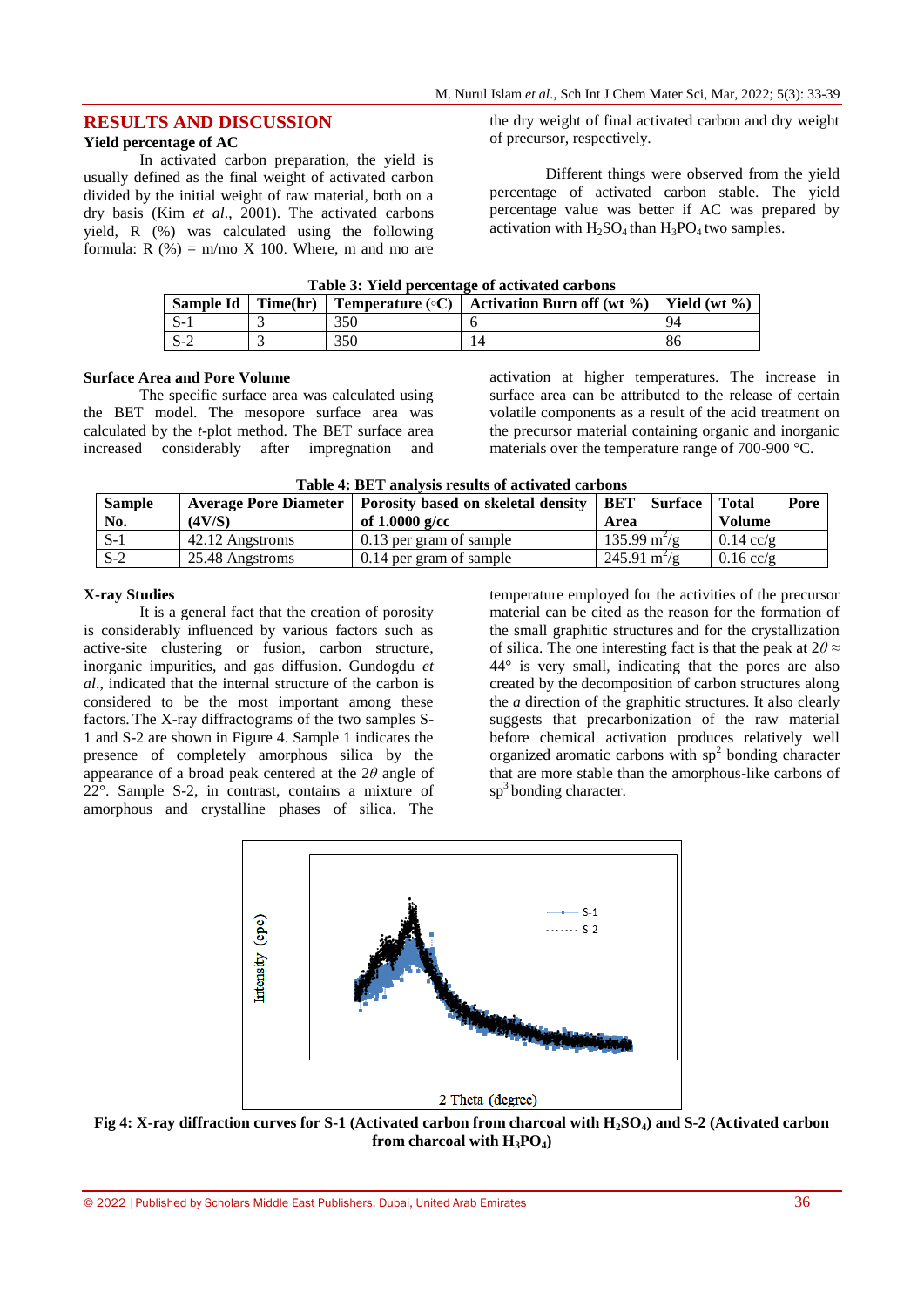### **FTIR analysis**

FTIR is perhaps the most powerful tool for identifying types of chemical bonds (functional groups). The jute stick, impregnated sample with chemical agents and activated carbons (ACs) were analyzed by FTIR to clarify the structural changes after the activation and carbonization processes. The assignments of the absorption bands are listed in Table 5. The FTIR spectrum of S-1 and S-2 are shown in Fig 5. The broad and intense absorption peaks in the 3700–  $3100 \text{ cm}^{-1}$  correspond to the O-H stretching vibrations of cellulose, pectin, absorbed water, hemicellulose, and lignin (Gundogdu *et al*., 2013) The presence of the peak

at  $1740-1700$  cm<sup>-1</sup> in the spectrum indicates the carbonyl (C=O) stretching vibration of the carboxyl groups of pectin, hemicellulose, and lignin in A, B and C, of activated carbon (Hameed *et al*., 2008) The peaks around 1620 to 1580  $\text{cm}^{-1}$  are due to the C=C stretching that can be ascribed to the presence of aromatic in lignin of jute stick. The bands in the extent of 1300– 1000 cm<sup>-1</sup> can be attributed to the C-O stretching vibration of carboxylic acids and alcohols (Angin *et al*., 2014). The band in between 700 and 900  $\text{cm}^{-1}$  contains different peaks assigned to aromatic out of plane C-H bending with varying degrees of substitution.



**Fig 5: FT-IR spectra of activated carbon from jute stick charcoal**

| Table 5: Peak assignments of functional group of charcoal and ${\rm AC}$ from different chemical activation |  |  |  |
|-------------------------------------------------------------------------------------------------------------|--|--|--|
|                                                                                                             |  |  |  |

| Wave number $(cm-1)$                                                 | $S-1$ | $S-2$ |
|----------------------------------------------------------------------|-------|-------|
| 3600-3400 O-H stretching                                             |       | 3456  |
| 1740-1700 C=O stretching                                             |       | 1706  |
| 1620-1580 Aromatic C=C stretching                                    |       | 1597  |
| 1300-1000 C-O stretching                                             |       | 1217  |
| 900-700 stretching of C-H Group in alkane, alkene and aromatic group | 744   | 630   |

### **Surface Morphology**

Figure 6 shows the morphology of the samples before and after phosphoric acid activation. In the sample 1, there is no evidence of pore formation in the jute stick where only carbonization of the raw material takes place without creating pores. In contrast, sample 2 indicates the formation of pores due to chemical activation. It is made very clear that the opening of the pores in the surface of the rice husk should be due to the extraction is made very clear that the opening of the

pores in the surface of the rice husk should be due to the extraction of some materials, e.g., dissolution of lignin's and other mineral components from the husk during the impregnation process, so as to create, upon activation, micro- and mesopores in the carbon and silica components. As a result of the creation of pores, there is an increase in both the surface area and the pore volume, which are stably created in the carbon composite.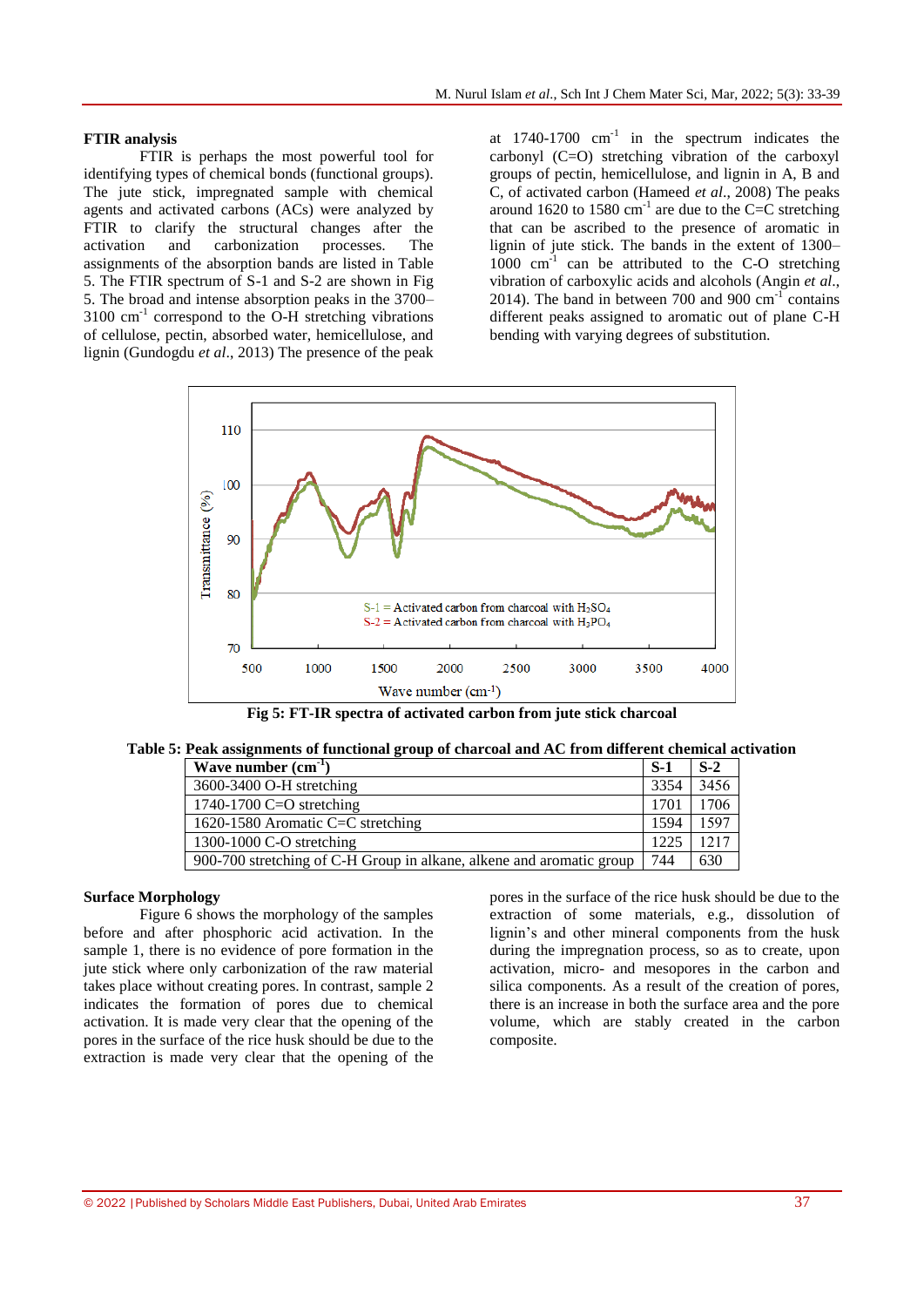

**Fig 6: Microscopically view of S-1 and S-2**

## **CONCLUSION**

There is the difficulty in analyzing the chemical properties of the surface derived from the special nature of activated carbon itself, which is a black body and has complex components on the surface, so the different characterization methods were proposed and used. Further research activities need to be conducted from laboratory scale to industrial or commercial production and application for getting the highest utilization of jute fiber. We expect that charcoal and AC from jute will certainly improve the quality of life of people with the development of next-generation materials for advanced applications. The field is very promising because the availability of raw materials is very common and cheap.

## **REFERENCES**

- Islam, M. N., Khatton, A., Sarker, J., Sikder, H. A., & Chowdhury, A. S. (2022). Preparation and Characterization of Activated Carbon from Jute Stick by Chemical Activation: Comparison of Different Activating Agents. *Saudi J Eng Technol*, *7*(2), 112-117.
- Malik, R., Ramteke, D. S., & Wate, S. R. (2007). Adsorption of malachite green on groundnut shell waste based powdered activated carbon. *Waste management*, *27*(9), 1129-1138.
- Martin, M. J., Artola, A., Balaguer, M. D., & Rigola, M. (2003). Activated carbons developed from surplus sewage sludge for the removal of dyes from dilute aqueous solutions. *Chemical Engineering Journal*, *94*(3), 231-239.
- Prahas, D., Kartika, Y., Indraswati, N., & Ismadji, S. J. C. E. J. (2008). Activated carbon from jackfruit peel waste by H3PO4 chemical activation: Pore structure and surface chemistry characterization. *Chemical Engineering*

*Journal*, *140*(1-3), 32-42.

- Ioannidou, O., & Zabaniotou, A. (2007). Agricultural residues as precursors for activated carbon production—a review. *Renewable and sustainable energy reviews*, *11*(9), 1966-2005.
- Daud, W. M. A. W., Ali, W. S. W., & Sulaiman, M. Z. (2000). The effects of carbonization temperature on pore development in palm-shellbased activated carbon. *Carbon*, *38*(14), 1925- 1932.
- Suárez-Garcıa, F., Martınez-Alonso, A., & Tascón, J. D. (2002). Pyrolysis of apple pulp: chemical activation with phosphoric acid. *Journal of Analytical and Applied Pyrolysis*, *63*(2), 283-301.
- Hayashi, J. I., Kazehaya, A., Muroyama, K., & Watkinson, A. P. (2000). Preparation of activated carbon from lignin by chemical activation. *Carbon*, *38*(13), 1873-1878.
- Diao, Y., Walawender, W. P., & Fan, L. T. (2002). Activated carbons prepared from phosphoric acid activation of grain sorghum. *Bioresource technology*, *81*(1), 45-52.
- Lua, A. C., Yang, T., & Guo, J. (2004). Effects of pyrolysis conditions on the properties of activated carbons prepared from pistachio-nut shells. *Journal of analytical and applied pyrolysis*, *72*(2), 279-287.
- Senthilkumaar, S., Varadarajan, P. R., Porkodi, K., & Subbhuraam, C. V. (2005). Adsorption of methylene blue onto jute fiber carbon: kinetics and equilibrium studies. *Journal of colloid and interface science*, *284*(1), 78-82.
- Martínez-Martínez, J., Norland, S., Thingstad, T. F., Schroeder, D. C., Bratbak, G., Wilson, W. H., & Larsen, A. (2006). Variability in microbial population dynamics between similarly perturbed mesocosms. *Journal of plankton research*, *28*(8), 783-791.

© 2022 |Published by Scholars Middle East Publishers, Dubai, United Arab Emirates 38